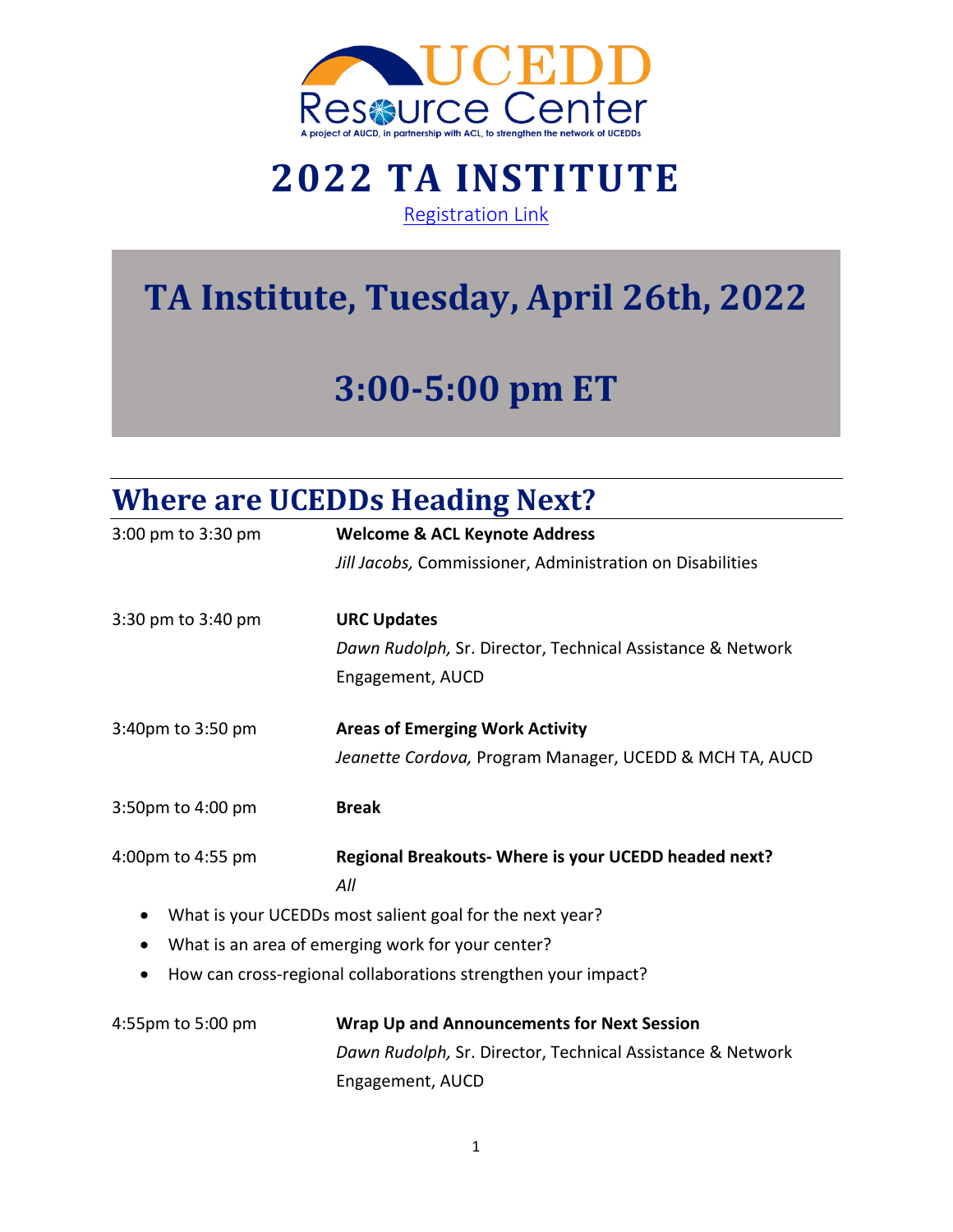## **TA Institute, Thursday, April 28, 2022**

## **3:00-5:00 pm ET**

#### **Workforce Challenges**

|                    | 3:00 pm to 3:05 pm            | <b>Welcome to Day 2</b>                                                                                                                        |
|--------------------|-------------------------------|------------------------------------------------------------------------------------------------------------------------------------------------|
|                    |                               | Dawn Rudolph, Sr. Director, Technical Assistance & Network                                                                                     |
|                    |                               | Engagement, AUCD                                                                                                                               |
| 3:05 pm to 3:50 pm |                               | Organizational Leadership to Address Trauma in the Workforce                                                                                   |
|                    |                               | and Promote Mental Wellbeing                                                                                                                   |
|                    |                               | Dr. Mari Aceves, Trauma-informed Resilience-oriented Care                                                                                      |
|                    |                               | Consultant, National Council for Mental Wellbeing                                                                                              |
|                    | 3:50 pm to 4:00 pm            | <b>Break</b>                                                                                                                                   |
| 4:00pm to 5:00 pm  |                               | <b>Breakouts</b>                                                                                                                               |
|                    |                               | All                                                                                                                                            |
|                    | <b>Topic</b>                  | <b>Suggested Questions</b>                                                                                                                     |
| $\mathbf{1}$       | <b>Recruitment and</b>        | How have you seen the hiring and retention environment changing in                                                                             |
|                    | <b>Retention During the</b>   | light of the "Great Resignation" or "Great Reshuffling"?<br>What practices has your UCEDD/University been engaging in to                       |
|                    | <b>Great Resignation/</b>     | strengthen recruitment and retention?                                                                                                          |
|                    | <b>Reshuffling</b>            | What additional support could you use to navigate the current context?<br>$\bullet$                                                            |
|                    | Facilitator:                  |                                                                                                                                                |
|                    | <b>Bruce Keisling</b>         |                                                                                                                                                |
| $\overline{2}$     | <b>Setting Telework and</b>   | What are your current telework and flexible work policies and how have                                                                         |
|                    | <b>Flexible Work Policies</b> | they impacted your recruitment and retention efforts?<br>What are the issues or considerations you have to develop these policies<br>$\bullet$ |
|                    |                               | or navigate the policies coming from the college?                                                                                              |
|                    | Facilitator:                  | How have you maintained equity across your UCEDD or department?                                                                                |
|                    | Sharon Milberger              | How have you navigated physical or fiscal realities to promote more<br>equitable telework and flexible work policies?                          |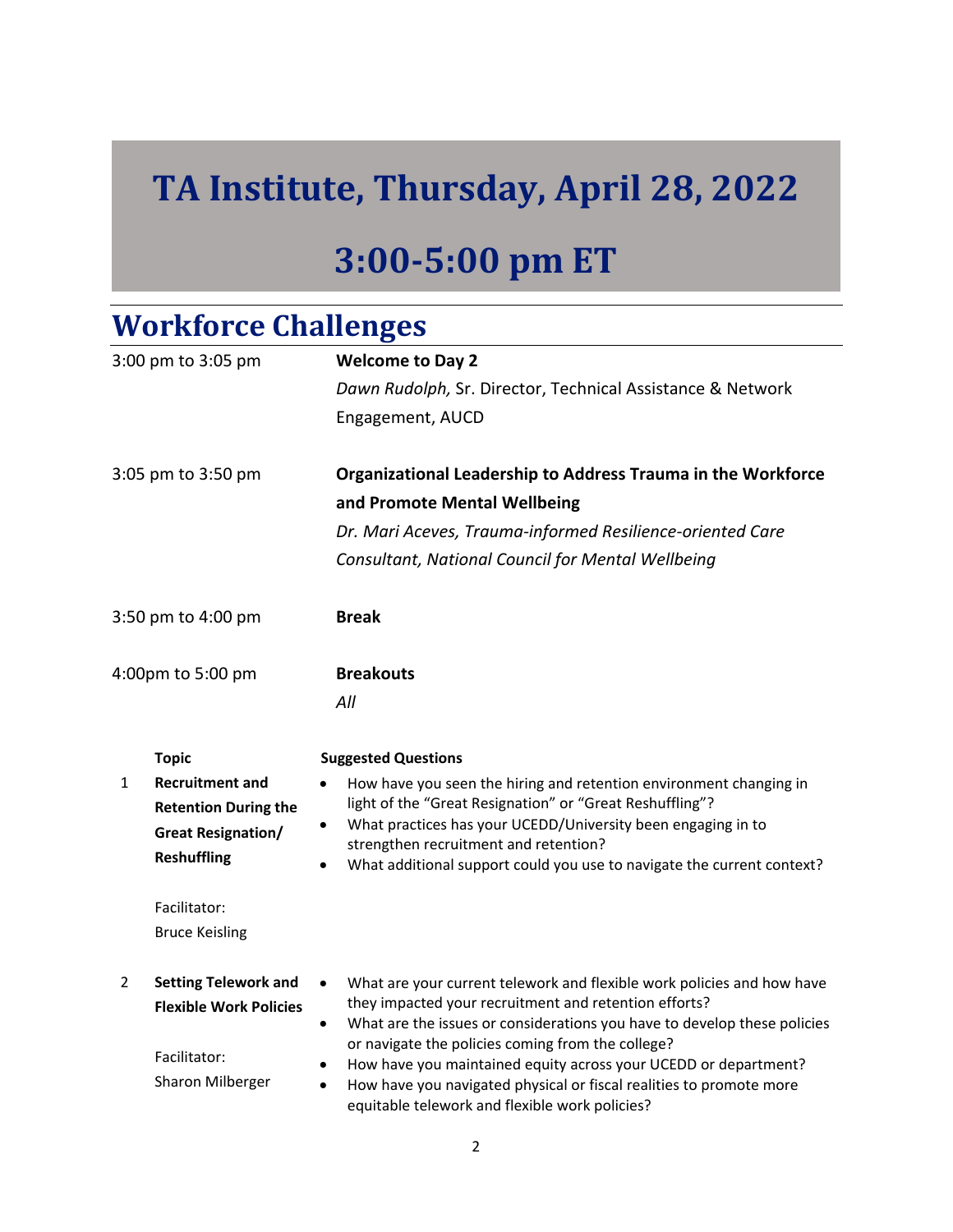| 3 | <b>Managing a</b><br><b>Distributed</b><br>Workforce<br>Facilitator:<br>Michelle Aguigui                                        | What strategies have you used to manage an increasingly distributed,<br>٠<br>hybrid, or remote workforce?<br>What strategies have you used to ensure that staff and faculty with<br>$\bullet$<br>disabilities can be meaningfully included?<br>What infrastructure or technologies have been particularly helpful to<br>$\bullet$<br>support a distributed workforce?<br>How have you navigated any challenges that have arisen?<br>٠   |
|---|---------------------------------------------------------------------------------------------------------------------------------|-----------------------------------------------------------------------------------------------------------------------------------------------------------------------------------------------------------------------------------------------------------------------------------------------------------------------------------------------------------------------------------------------------------------------------------------|
| 4 | <b>Addressing the</b><br>Impact on the DSP<br>and Public Health<br>Workforce<br>Facilitator:<br>Amy Hewitt                      | How is your UCEDD addressing workforce challenges faced by the DSP<br>$\bullet$<br>and Public Health Workforce?<br>What strategies have you used to promote a strong and resilient<br>$\bullet$<br>workforce in your state?<br>What more is needed to strengthen the DSP and public health workforce<br>$\bullet$<br>and how is your UCEDD addressing those needs?<br>What grant opportunities are out there to support this work?<br>٠ |
| 5 | <b>Building</b><br><b>Technological</b><br>Capacity in the<br>Hybrid/Distributed<br>Workforce<br>Facilitator:<br>Sheli Reynolds | What technologies is your UCEDD investing in to support a<br>$\bullet$<br>hybrid/distributed workforce?<br>How are you leveraging the technological capacity of your university to<br>$\bullet$<br>meet the needs of a hybrid/distributed workforce?<br>What challenges have arisen in managing your technological needs and<br>$\bullet$<br>how have you navigated those challenges?                                                   |
| 6 | <b>Supporting Health &amp;</b><br>Wellbeing of the<br>Workforce<br>Facilitator:<br>Karen Heath                                  | How have you supported mental wellness among your staff?<br>$\bullet$<br>What strategies have you used in managing personnel to create a<br>$\bullet$<br>flexible and supportive workplace that keeps the UCEDDs work moving<br>forward?<br>How have you balanced empathy and accountability?<br>٠                                                                                                                                      |
| 7 | <b>Hiring and Supporting</b><br><b>Employees with</b><br><b>Disabilities in Hybrid</b><br><b>Work Environments</b>              | What opportunities and challenges exist in hiring, supporting, and<br>including disabled employees in hybrid or remote work environments?<br>What strategies, infrastructures, or supports has your UCEDD use to<br>better address the needs of employees with disabilities?                                                                                                                                                            |

Facilitator: Liz Perkins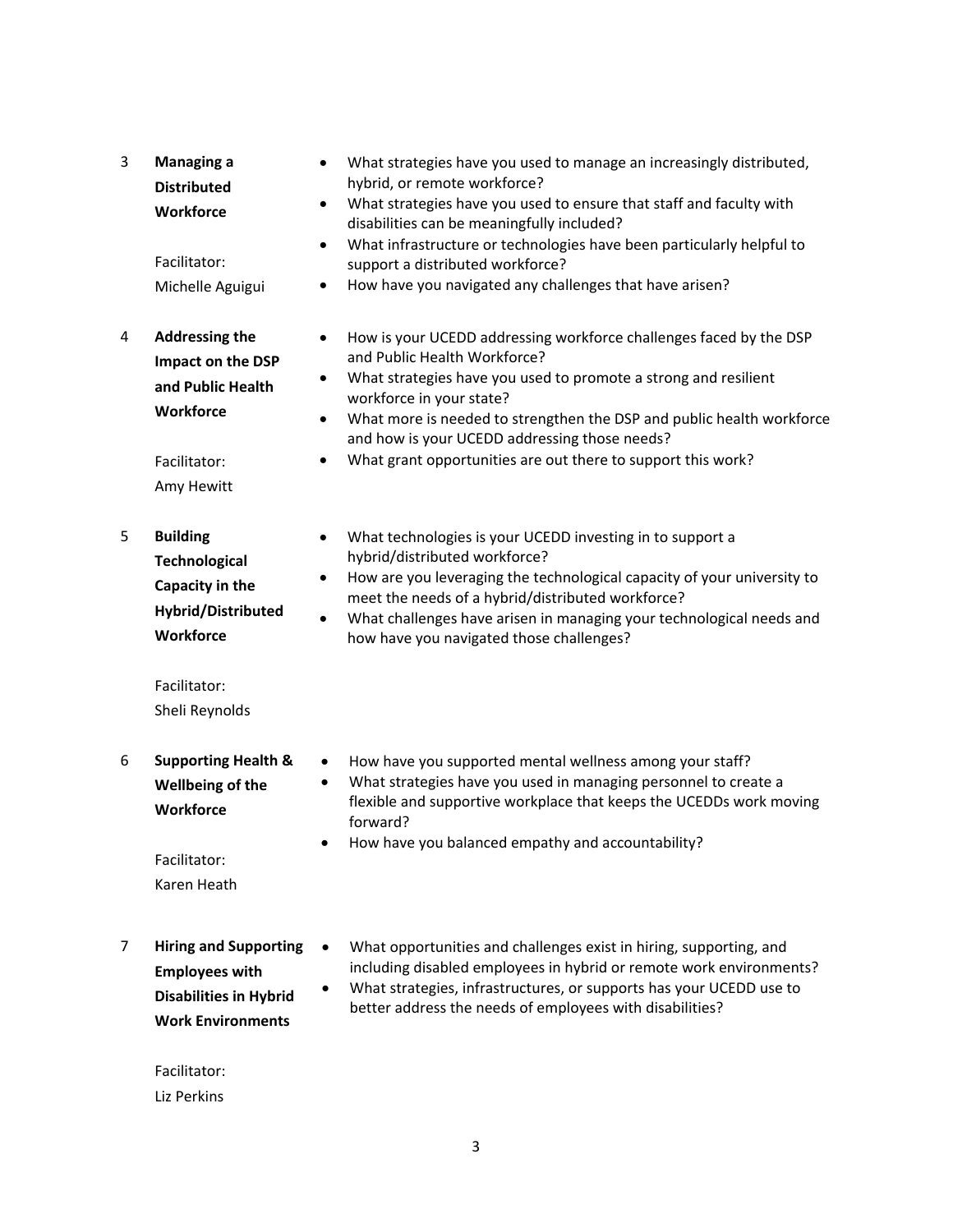# **TA Institute, Monday May 2nd, 2022**

### **3:00-5:00 pm ET**

### **Nuts and Bolts of Managing a UCEDD**

| 3:00 pm to 3:05 pm        | <b>Welcome &amp; Ice Breaker</b><br>Maureen Johnson, Program Specialist, UCEDD & MCH TA Teams,<br><b>AUCD</b>                                                                                                 |  |
|---------------------------|---------------------------------------------------------------------------------------------------------------------------------------------------------------------------------------------------------------|--|
| 3:05 pm to 3:30 pm        | TA Presentation: Leadership Map<br>Mark Crenshaw, Assistant Director, Center for Leadership in<br>Disability                                                                                                  |  |
|                           | Molly Tucker, Training and Advocacy Manager, Center for<br>Leadership in Disability                                                                                                                           |  |
| 3:30 pm to 3:40 pm        | <b>Break</b>                                                                                                                                                                                                  |  |
| 3:40 pm to 4:15 pm        | <b>Panel: Navigating University Relationships and Politics</b>                                                                                                                                                |  |
| (Moderator)               | Susan Fox, UCEDD Director, Westchester Institute on Human Development,                                                                                                                                        |  |
| $\bullet$<br>Social Work) | Sandy Magaña, UCEDD Director, Texas Center for Disability Studies, (School of<br>Sarah O'Kelley, UCEDD Director, Civitan International Research Center & Sparks<br>$\bullet$<br>Clinics, (School of Medicine) |  |
|                           |                                                                                                                                                                                                               |  |
| $\bullet$                 | Kathy Sheppard-Jones, UCEDD Director, University of Kentucky Human                                                                                                                                            |  |
|                           | Development Institute, (Office of the Vice President for Research)                                                                                                                                            |  |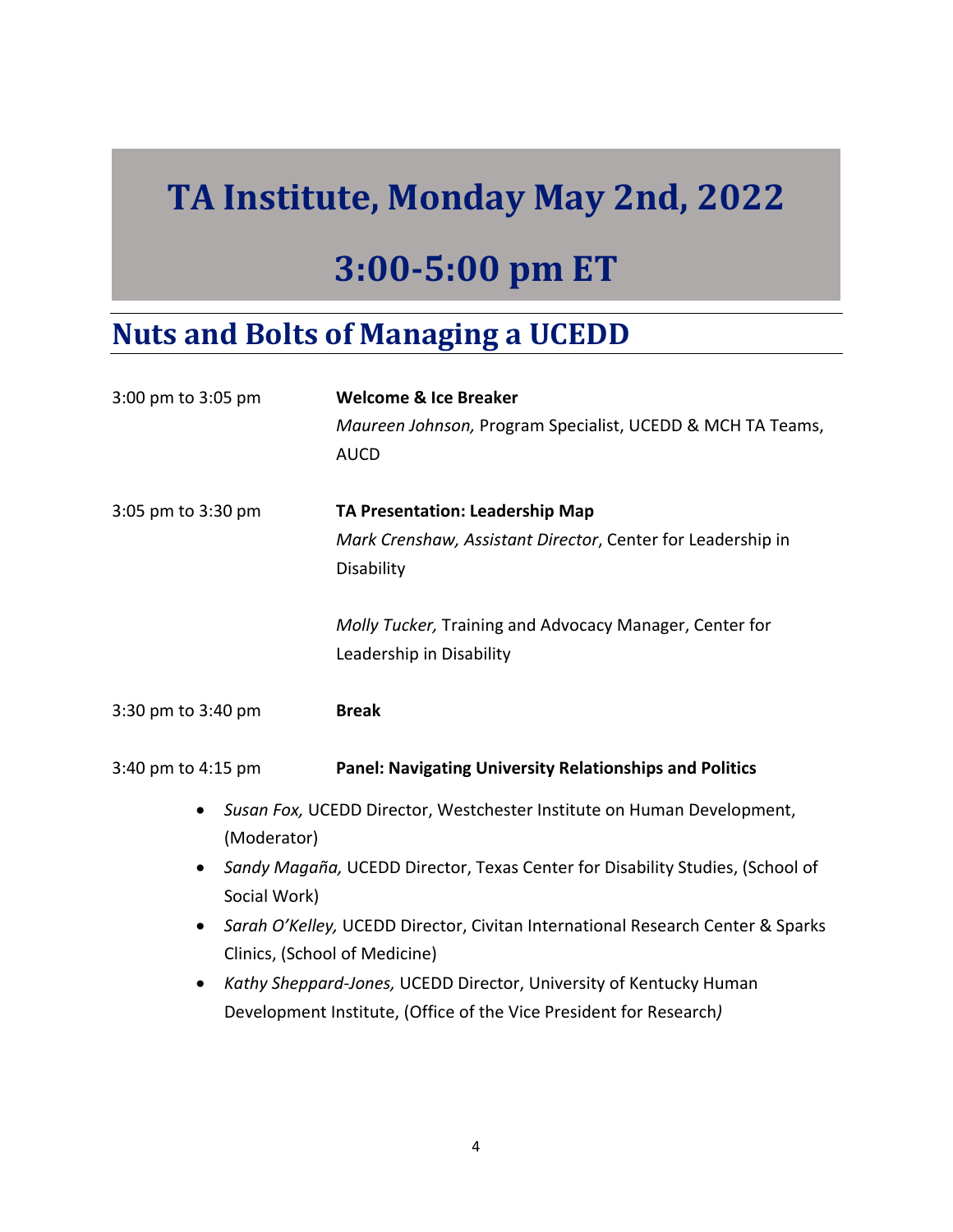#### 4:15pm to 5:00 pm **Administrative Home Breakouts**

*All*

- University Admin Offices such as the President, Vice President, Provost, or Graduate School
- Centers Attached to Schools of Health or Public Health
- Centers Attached to Schools of Education or Human Services
- Centers Attached to University Hospitals, Schools of Medicine, or Departments of Pediatrics

#### *Guiding questions:*

- 1. What are the pros and cons of your administrative home?
- 2. What other centers or institutes are in your administrative home and how do those relationships work?
- 3. How have you navigated college/dean/director turnover and optimized these transitions?
- 4. What are the implications of managing a self-sustaining/funded unit within university/academic context?
- 5. How are you leveraging your resources for more influence/benefits within the university?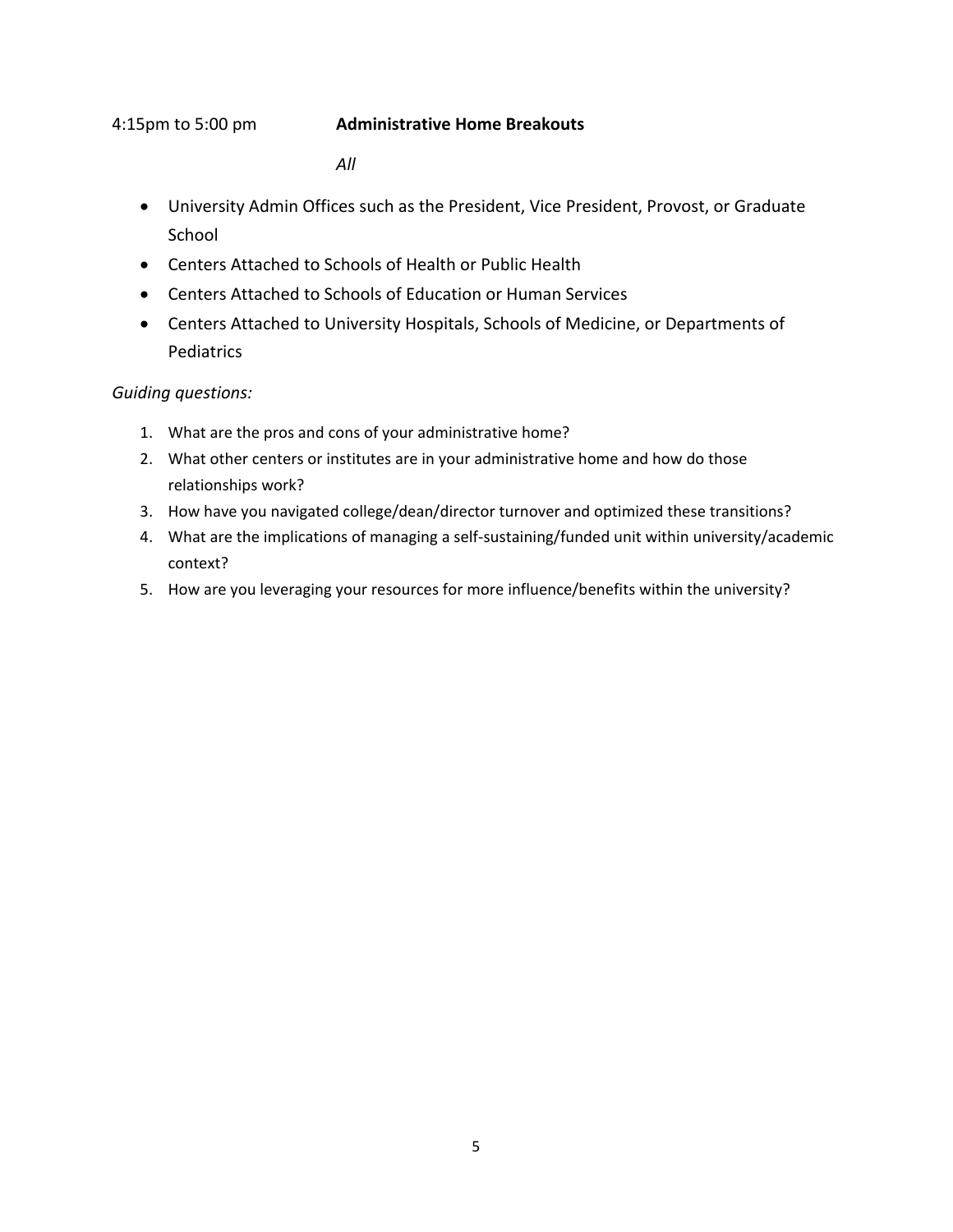# **TA Institute, Wednesday, May 4th, 2022**

### **3:00-5:00 pm ET**

#### **Lead on! Breaking New Ground**

| 3:00 pm to 3:30 pm                              | <b>Lead on! Breaking New Ground Panel</b><br>Shawn Aleong, Civil Rights and Disability Rights Advocate, Temple<br>University (moderator) |
|-------------------------------------------------|------------------------------------------------------------------------------------------------------------------------------------------|
|                                                 | Gabriel Martinez, Project Co-Coordinator, Sonoran Center for<br><b>Excellence in Disabilities</b>                                        |
|                                                 | Santa Perez, Chair, Nevada Governor's Council on Developmental<br><b>Disabilities</b>                                                    |
| 3:30pm to 4:45pm                                | <b>Breakouts on Emerging Topical Areas</b>                                                                                               |
|                                                 | All                                                                                                                                      |
| $\bullet$                                       | Climate Change and Emergency Preparedness                                                                                                |
| <b>Presenters &amp; Facilitators</b><br>$\circ$ |                                                                                                                                          |
| п                                               | Laura Butler, Disability Program Administrator, Human Development                                                                        |
| Institute                                       |                                                                                                                                          |
| ш                                               | Laura Stough, Assistant Director, Center on Disability and Development                                                                   |
|                                                 | Sue Wolf-Fordham, Senior Program Manager and Deputy Director,                                                                            |

- National Technical Assistance and Training Center on Disability Inclusion in Emergency Preparedness
- Cross-sector Housing Collaborations
	- o Presenters & Facilitators:
		- Alicia Anderson, Management Program Analyst, Office of Interagency Innovation, Center for Integrated Programs, Administration for Community Living
		- Derrick Willis, UCEDD Director, Iowa's UCEDD